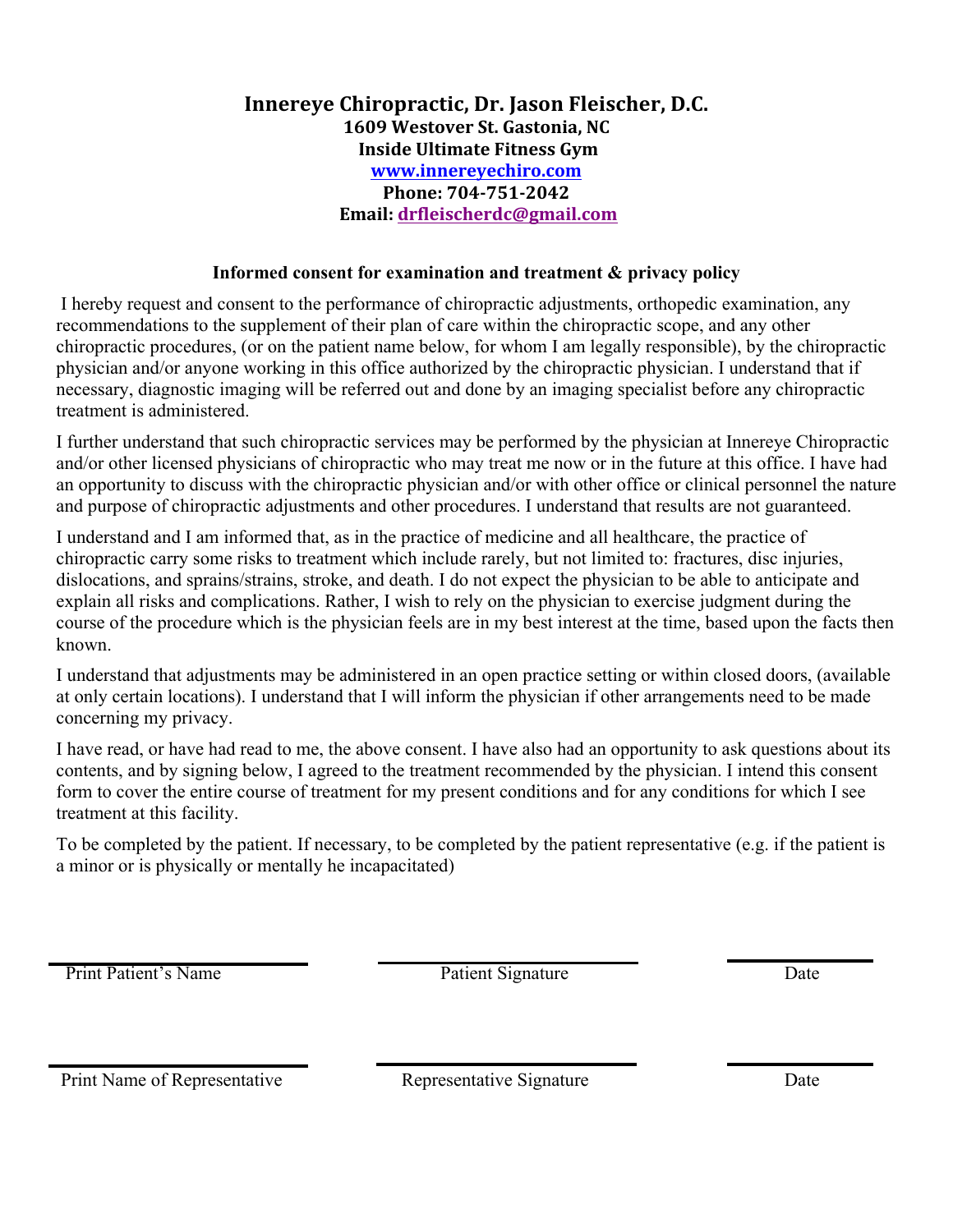## **Innereye Chiropractic, Dr. Jason Fleischer, D.C. 1609 Westover St. Gastonia, NC Inside Ultimate Fitness Gym www.innereyechiro.com Phone: 704-751-2042 Email: drfleischerdc@gmail.com**

## **Patient Information and Health History**

|                                                                                                                  | $\text{Social Security}$ # |  |
|------------------------------------------------------------------------------------------------------------------|----------------------------|--|
| Occupation                                                                                                       |                            |  |
| Have you ever received Chiropractic Care?<br>Yes<br>No                                                           | If yes, when?              |  |
| 1. Primary reasons for seeking chiropractic care:                                                                |                            |  |
|                                                                                                                  |                            |  |
|                                                                                                                  |                            |  |
|                                                                                                                  |                            |  |
|                                                                                                                  |                            |  |
|                                                                                                                  |                            |  |
|                                                                                                                  |                            |  |
| Please circle the Quality of the complaint/pain: dull aching sharp shooting burning throbbing deep nagging other |                            |  |
| Does this complaint/pain radiate or travel (shoot) to any areas of your body? Where?                             |                            |  |
|                                                                                                                  |                            |  |
| Grade Intensity/Severity (No complaint/pain) 0 1 2 3 4 5 6 7 8 9 10 (Worst possible pain/complaint imaginable)   |                            |  |
|                                                                                                                  |                            |  |
|                                                                                                                  |                            |  |
|                                                                                                                  |                            |  |
| Previous interventions, treatments, medications, surgery, or care you've sought for your complaint:<br>3.        |                            |  |

 $\mathcal{L}_\text{max} = \frac{1}{2} \sum_{i=1}^n \mathcal{L}_\text{max} = \frac{1}{2} \sum_{i=1}^n \mathcal{L}_\text{max} = \frac{1}{2} \sum_{i=1}^n \mathcal{L}_\text{max} = \frac{1}{2} \sum_{i=1}^n \mathcal{L}_\text{max} = \frac{1}{2} \sum_{i=1}^n \mathcal{L}_\text{max} = \frac{1}{2} \sum_{i=1}^n \mathcal{L}_\text{max} = \frac{1}{2} \sum_{i=1}^n \mathcal{L}_\text{max} = \frac{1}{2} \sum_{i=$